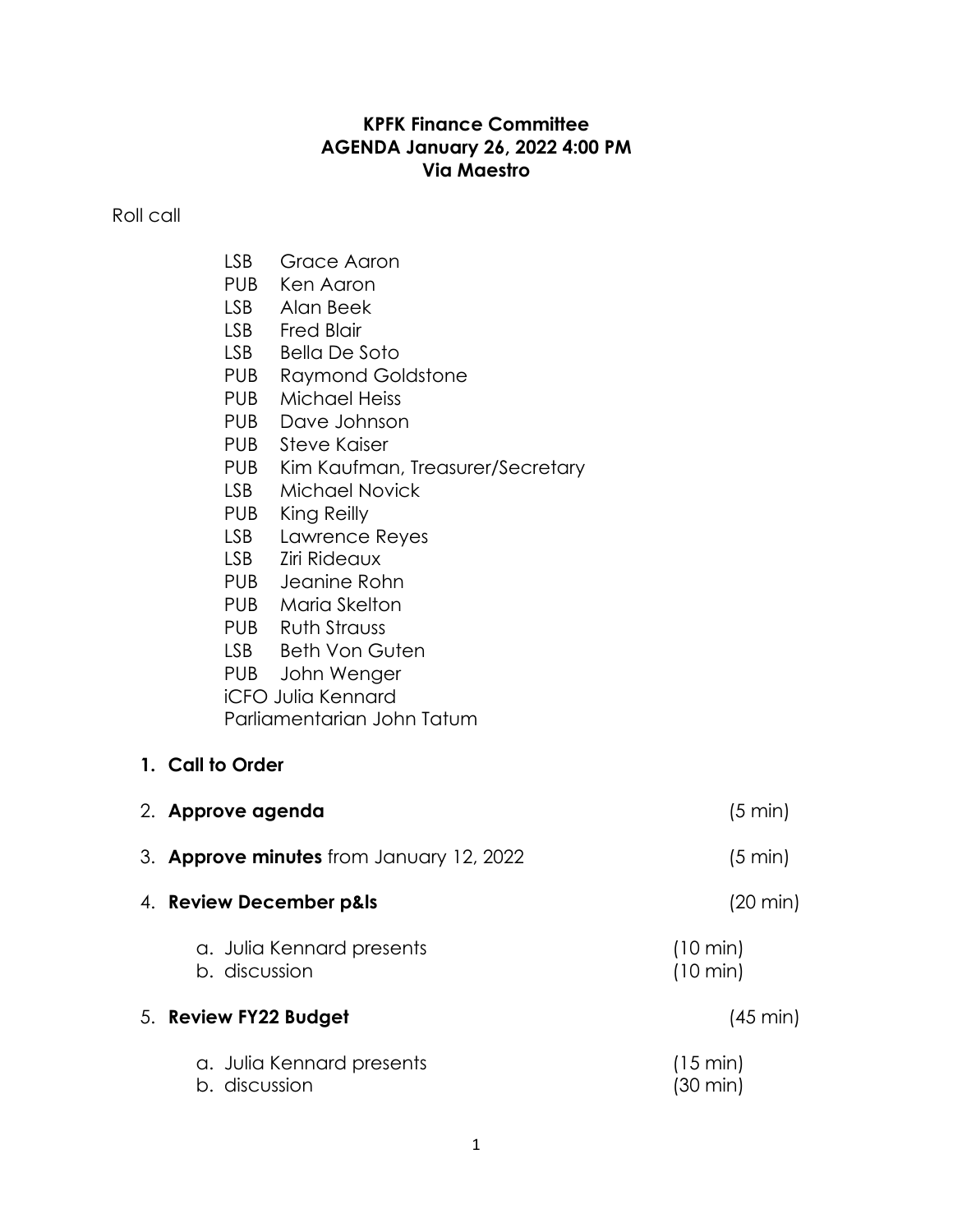### 6. **Review Allegiance/Fund Drive data on fund drive** (15 min)

#### **7. New Business**

|  | a. Motion for Third Party Fundraising |  | $(15 \text{ min})$ |
|--|---------------------------------------|--|--------------------|
|--|---------------------------------------|--|--------------------|

Whereas KPFK has been doing third party fundraising and has found it mutually beneficial to listeners, third parties and the station, and if KPFK's GM wants to continue to do this,

Therefore the following are guidelines to maintain compliance:

Requirements for FCC compliance:

- All Third Party Fundraising must be done during a regularly scheduled fund drive
- All funds must come to the station
- It must be under 50% to the third party.

For KPFK/Pacifica policy:

- All Third Party Fundraising must follow the above FCC rules.
- All Third Party Fundraising must be pre-approved by GM and Jon Almaleh before each fund drive.
- The third parties must be vetted by GM and iCFO Julia Kennard before each fund drive.
- GM and Julia Kennard to work out % split before fund each drive.

### **b. Proposed Special Standing Rules for Finance Committee** (20 min)

- i. A member intending to make a main motion, or offer an amendment, shall before or after being recognized email or text the motion in writing to the Chair and/or the full Committee.
- ii. All members not present for roll call are to announce their presence (without interrupting a speaker); all members are to announce their departure before end of meeting (without interrupting a speaker).